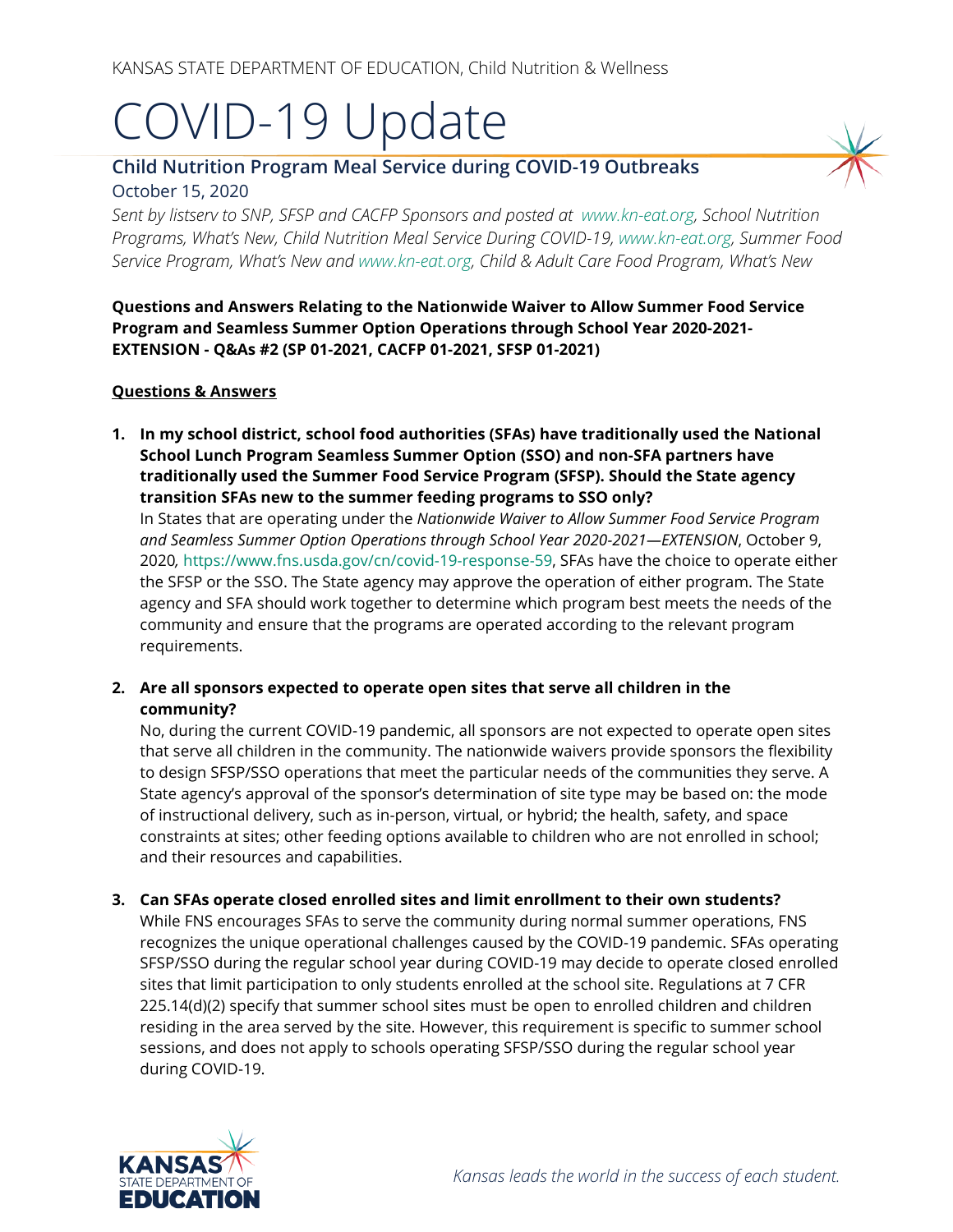**4. How does the SFSP/SSO extension impact the 30-day eligibility carryover period?** The eligibility carryover period is paused during SFSP/SSO operations. Eligibility carryover allows children to maintain their prior school year eligibility status for up to 30 operating days into the subsequent school year (7 CFR 245.6(c)(1) and (2)). "Operating day" is defined as a day that reimbursable meals are offered to eligible students under the NSLP or SBP (7 CFR 245.2). Schools that did not have any NSLP/SBP operating days at the start of SY 2020-2021 may begin the 30-day eligibility carryover period if they transition to NSLP/SBP. This includes schools that had been operating NSLP/SBP at the start of the school year, but retroactively claimed any NSLP/SBP meals as SFSP/SSO meals.

Schools that had a limited number of NSLP/SBP operating days at the start of SY 2020-2021 must deduct any days where NSLP or SBP meals were served and claimed from the 30-day eligibility carryover period. However, these schools may resume the remainder of the eligibility carryover period if they transition back to NSLP/SBP.

**5. To the extent that the waivers granted by USDA on August 31, 2020, affect programs in the Elementary and Secondary Education Act of 1965 (ESEA) administered by the U.S. Department of Education (ED), such as the Title I, Part A (Title I) program, are USDA and ED working together to provide information to stakeholders?**

Yes. Similar to prior instances when there have been changes to the school meals program (e.g., the implementation of the Community Eligibility Provision) that also affect ESEA programs such as Title I, USDA and ED are coordinating on the best ways to provide timely information to stakeholders, recognizing that the potential effects of the waivers on implementation of ESEA programs will primarily be for the 2021-2022 school year. USDA encourages stakeholders with questions about the waivers and ESEA programs to contact ED at: [OESE.titlei-a@ed.gov.](mailto:OESE.titlei-a@ed.gov)

- **6. May schools operating SFSP/SSO during the school year sell a la carte food items and beverages? Please Note: This is a change from guidance previously received from USDA** Yes, schools operating SFSP/SSO during the school year under the *Nationwide Waiver to Allow Summer Food Service Program and Seamless Summer Option Operations through School Year 2020- 2021 – EXTENSION*, October 9, 2020*,* <https://www.fns.usda.gov/cn/covid-19-response-59> may sell a la carte foods and beverages as long as they continue to meet the competitive foods requirements. **Foods and beverages sold in competition with reimbursable meals on the school campus during the school day must meet the competitive food standards described at 7 CFR 210.11, regardless of whether the school is operating NSLP/SBP or SFSP/SSO (7 CFR 210.11(b)(3)).** For the purpose of the competitive food standards:
	- The *school campus* means all areas of the property under the jurisdiction of the school that are accessible to students during the school day (7 CFR 210.11(a)(4)).
	- The *school day* means the period from the midnight before, to 30 minutes after the end of the official school day (7 CFR 210.11(a)(5)).

**Schools that are operating grab and go sites in areas outside of the school campus, or providing meals before or after the official school day, are not required to meet the competitive food standards.** SFAs must meet nonprofit food service account requirements outlined in 7 CFR 210.14 for those operating SSO and 7 CFR 225.15(4) for those operating SFSP. Additionally, State agencies and/or local educational agencies may impose additional restrictions on competitive foods, provided that they are not inconsistent with Federal requirements (7 CFR 10.11(b)(1)).

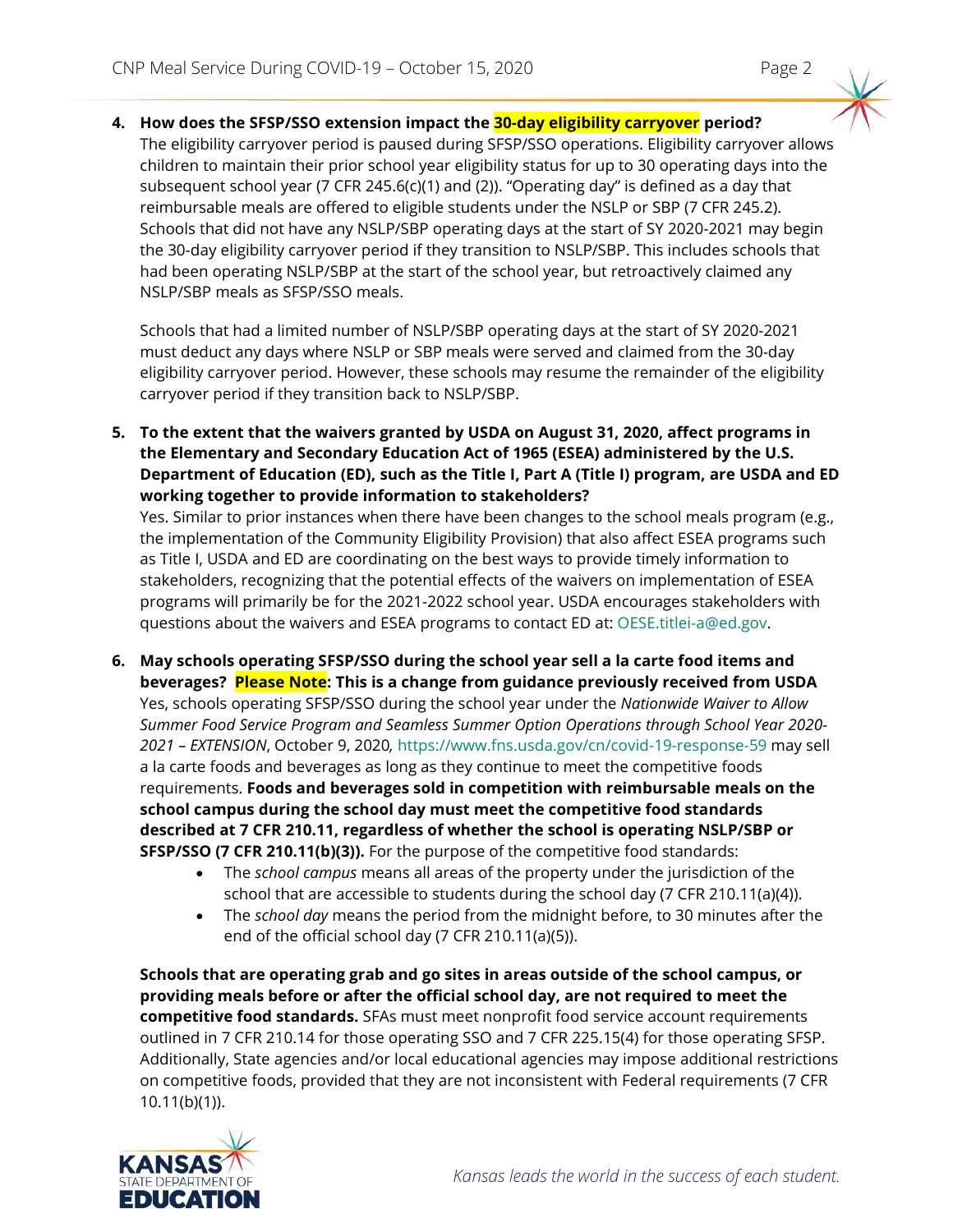#### **7. Can the NSLP afterschool snack service operate simultaneously with SFSP/SSO?**

Yes. The NSLP afterschool snack service, which operates during the regular school year, may operate simultaneously with the SFSP/SSO during implementation of *Nationwide Waiver to Allow Summer Food Service program and Seamless Summer Option Operations through School Year 2020- 2021 – EXTENSION*, October 9, 2020<https://www.fns.usda.gov/cn/covid-19-response-59.> As noted in *SP 13, CACFP 07, SFSP 06-2020: Child Nutrition Program Nationwide Waivers: Questions and Answers*, issued April 11, 2020, [https://www.fns.usda.gov/cn/covid-19/nationwide-waivers-qas,](https://www.fns.usda.gov/cn/covid-19/nationwide-waivers-qas) Program operators may participate in multiple Programs. However, in no circumstances may children receive more than the numbers of reimbursable meals allowed in each Program for which they are eligible. Although schools generally must operate the NSLP in order to operate the NSLP afterschool snack service, FNS recognizes that for the duration of operations under the waiver, schools may be serving breakfasts and lunches through SFSP/SSO.

Similar to the at-risk afterschool meals component of the CACFP, schools that are offering noncongregate meals may meet the requirement to offer an enrichment activity with the NSLP snack service virtually or in other non-congregate ways. See Question 18 of *SP 24, CACFP 13, SFSP 13-2020: Questions and Answers for the Child Nutrition Programs during School Year 2020-2021 – #5*, issued August 21, 2020, [https://www.fns.usda.gov/disaster/pandemic/covid-19/questions-and](https://www.fns.usda.gov/disaster/pandemic/covid-19/questions-and-answers-child-nutrition-programs-during-sy-2020-21)[answers-child-nutrition-programs-during-sy-2020-21.](https://www.fns.usda.gov/disaster/pandemic/covid-19/questions-and-answers-child-nutrition-programs-during-sy-2020-21)

**Note: Please contact your area Child Nutrition Consultant if you would like to participate in the NSLP Afterschool Snack Program.**

- **8. May CACFP At-Risk sites/sponsors that did not serve weekend meals prior to COVID-19 expand to provide weekend meals with a non-congregate enrichment activity?** Yes. Consistent with 7 CFR 226.17a(b), CACFP at-risk centers that provide care for children on weekends during the regular school year may claim meals served on weekends. However, in making decisions about whether a program should operate on weekends, States, at-risk sponsors, and at-risk centers are encouraged to tailor their operations to the needs of the community; State agencies should review program operations with this in mind. In addition, the State agency must ensure that CACFP at-risk centers serving weekend meals also provide weekend at-risk enrichment activities, either in person or virtually, on the weekend days for which meals are served. For example, if an at-risk center serves meals intended for consumption on Saturday, they must provide access to an enrichment activity on that Saturday.
- **9. For CACFP at-risk afterschool care programs that are providing on-site care to children attending school virtually, what meals may be served?**

Per Federal regulations at 7 CFR 226.17a(m), when school is in session, a CACFP at risk meal and/or snack must be served after the child's school day. Schools that are operating virtually are considered to be in session; therefore, the afterschool program would need to plan their meal service around the time the virtual school is operating. Only a meal and/or snack served after the virtual school day is over would be reimbursable.

FNS understands that programs caring for students in virtual school would be in a position to serve meals during the school day. CACFP at-risk afterschool care programs can work with their State agencies to explore operating as an SFSP sponsor or site while the *Nationwide Waiver to Allow Summer Food Service Program and Seamless Summer Option Operations through School Year* 

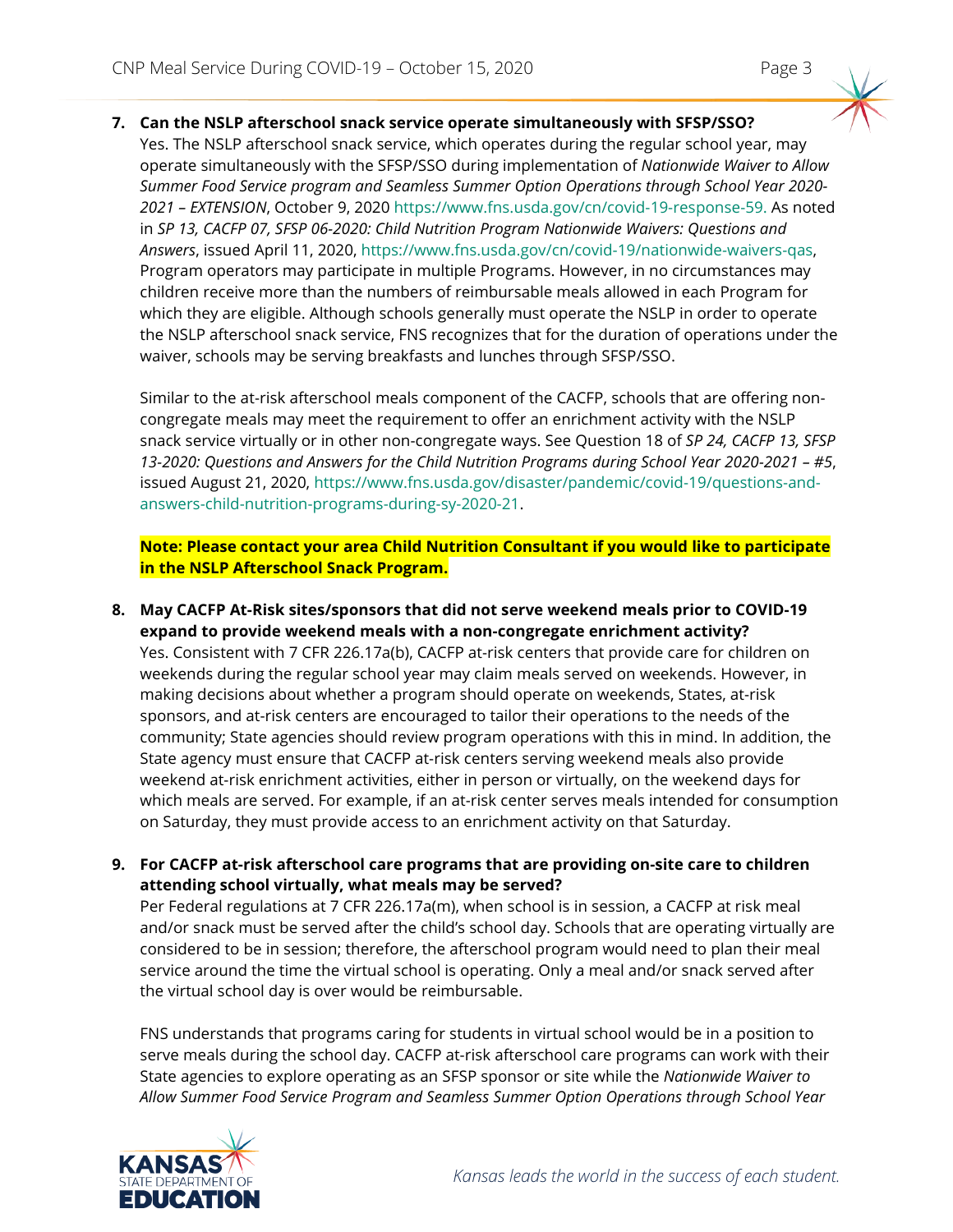*2020-2021 – EXTENSION,* October 9, 2020, [https://www.fns.usda.gov/cn/covid-19-response-59,](https://partnerweb.usda.gov/sites/CNP/cndpolicy2/ProgramsLibrary2014/%20https:/www.fns.usda.gov/cn/covid-19-response-59) is in effect. An at-risk program may also be able to apply to operate CACFP as a child care center. Under SFSP or regular CACFP, the program would have more flexibility in when a meal and/or snack could be served; however, only the maximum number of meals allowed under the program would be reimbursable.

#### **10. May CACFP at-risk afterschool programs that are not caring for children on-site provide meals through alternate meal service options?**

Yes. Under the nationwide non-congregate feeding and parent pick-up waivers, at-risk programs may provide meal deliveries and grab-and-go meals. If applicable, any State agency meal service times may also need to be waived, using *Nationwide Waiver to Allow Meal Service Time Flexibility in the National School Lunch Program, School Breakfast Program, and Child and Adult Care Food Program – Extension #2*, June 25, 2020 [https://www.fns.usda.gov/cn/nationwide-waiver](https://www.fns.usda.gov/cn/nationwide-waiver-extension2-meal-service-time-flexibility)[extension2-meal-service-time-flexibility.](https://www.fns.usda.gov/cn/nationwide-waiver-extension2-meal-service-time-flexibility) In all instances some type of enrichment activity must be included (refer to question #18 in SP 24-2020, CACFP 13-2020, SFSP 13-2020, *Questions and Answers for the Child Nutrition Programs during School Year 2020-2021 - #5[,](https://partnerweb.usda.gov/sites/CNP/cndpolicy2/ProgramsLibrary2014/%20https:/www.fns.usda.gov/disaster/pandemic/covid-19/questions-and-answers-child-nutrition-programs-during-sy-2020-21)* [https://www.fns.usda.gov/disaster/pandemic/covid-19/questions-and-answers-child-nutrition](https://partnerweb.usda.gov/sites/CNP/cndpolicy2/ProgramsLibrary2014/%20https:/www.fns.usda.gov/disaster/pandemic/covid-19/questions-and-answers-child-nutrition-programs-during-sy-2020-21)[programs-during-sy-2020-21.](https://partnerweb.usda.gov/sites/CNP/cndpolicy2/ProgramsLibrary2014/%20https:/www.fns.usda.gov/disaster/pandemic/covid-19/questions-and-answers-child-nutrition-programs-during-sy-2020-21) In addition, when meals are being provided for children that are not in on-site care, at-risk suppers and/or snacks may be distributed before the end of the school instructional day.

For meal deliveries, the processes outlined in questions #9 – 13 in SP 14-2020, CACFP 08-2020, SFSP 07-2020, *Child Nutrition Program Meal Service during Novel Coronavirus Outbreak: Question and Answers #3* [https://www.fns.usda.gov/cn/covid-19/meal-service-during-novel-coronavirus](https://www.fns.usda.gov/cn/covid-19/meal-service-during-novel-coronavirus-outbreaks-qas)[outbreaks-qas](https://www.fns.usda.gov/cn/covid-19/meal-service-during-novel-coronavirus-outbreaks-qas) must be followed. Please note that meal deliveries would be limited to children that are enrolled in the at-risk afterschool care program. Therefore, the program would need to collect appropriate information in order to make and track deliveries.

### **11. May a child care center or day care home claim reimbursement for CACFP meals that children take home to consume on weekend days when they are not in care?**

CACFP centers and day care homes that are approved for non-congregate feeding and meal service time flexibility may provide meals for a child to consume on weekends, as long as the facility is approved to serve meals on weekends and the child is enrolled for weekend care. That means the facility must be licensed and approved to provide weekend care, even if the center or day care home is not providing care on-site due to COVID-19. The State-sponsor agreement must indicate the days and types of meals for which the facility is eligible to claim reimbursement. For example, if a facility is licensed to provide child care 7 days a week and a child is enrolled to attend child care Thursday through Saturday, the facility may claim meals served to the child on those days, even if the child is not physically in care due to COVID-19.

## **Join us on October 20th for the Tuesday Town Hall at 2 to discuss these Q&As just released by USDA. Join at this link:**

[https://ksde.zoom.us/j/92455494779?pwd=aWpUUDl3N3hOVGcxb01CRWg1NDJ2Zz09.](https://ksde.zoom.us/j/92455494779?pwd=aWpUUDl3N3hOVGcxb01CRWg1NDJ2Zz09)

**Cheryl, Jill and Julie**